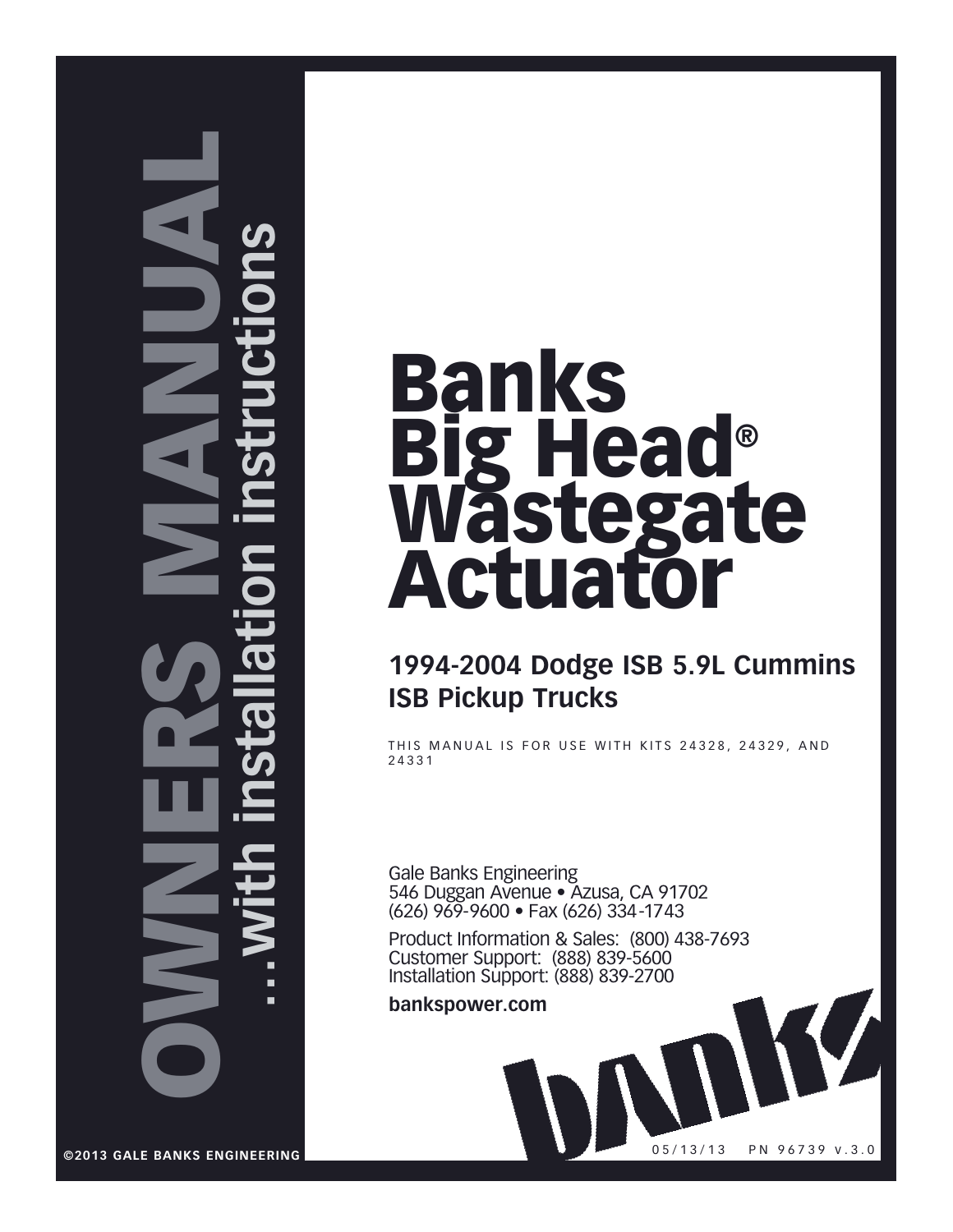# Also Available from Banks Power



#### Banks iQ System 03-07 (P/N 61148-61149)

- 5" touchscreen interface that can control the Banks Diesel Tuner on the fly.
- Interchangable gauge display, read and clear codes, monitor engine diagnostics, log data, time your vehicles runs and much more.

#### Banks Monster® Exhaust System 98-02 (P/N 48635-48638) 03-07 **Single (P/N 48640-48643, 48700, 48701, 48708)**

03-07 **Duals (P/N 48702-48707, 48709)**

03-07 **Sport (P/N 48777-48780)**  - Increases exhaust flow, cuts backpressure, lowers exhaust gas temperatures (EGTs) and increases Power

#### Banks Ram-Air Intake System 03-07 (P/N 42145)

- Increases your airflow over stock. - Adds power, improves fuel
- economy, lowers EGTs and reduces smoke.

#### Banks Ram-Air Intake Super-Scoop

- 03-07 (P/N 42190-42191) - Adds cooler denser air to the
	- Ram-Air Intake housing, further increasing fuel economy, reducing smoke and lowers EGTs.

#### Banks Techni-Cooler® System 03-07 (P/N 25980-25981)

- Provides increased air flow to the engine by increasing air density for more increased power, lower EGTs and improved fuel economy.

#### Banks Monster-Ram 98-02 (P/N 42764) 03-07 (P/N 42765-42766)

- Increased flow from intercooler
- Raises boost without increasing backpressure at the turbine

#### Twin Ram Intake Manifold System 94-98 (P/N 42710, 42711, 43400)

- Increases flow and provides more uniform air distribution to the engine for more available power at a given boost level.

#### Big Hoss Intake Manifold System 03-07 (P/N 42747)

- Increases flow and provides more uniform air distribution to the engine for more available power at a given boost level.

#### Banks Exhaust Brake 98-02 (P/N 55219, 55221) 03-07 (P/N 55222-55229)

- Increases the stopping power of your truck and extends the service life of your brakes

#### Banks SmartLock 98-02 (P/N 55262) 03-07 (P/N 55270)

- Reduces wear on transmission
- Locks Torque Converter and
- raisestrans-line pressure
- Works with Banks Exhaust Brake

#### Boost and Pyro Gauges 03-07 (P/N 64507)

- Keep your engine safe by monitoring vital engine parameters.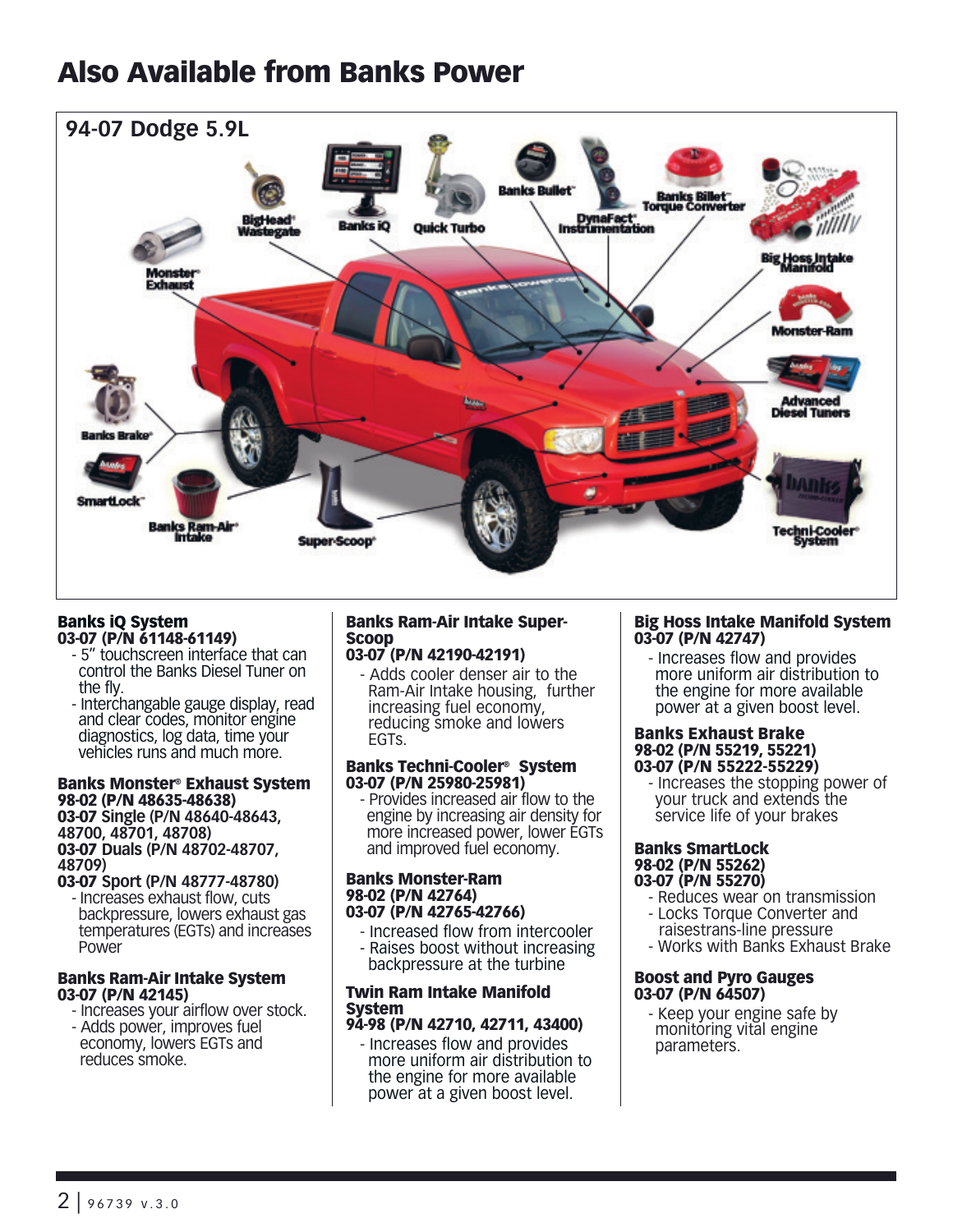#### Banks Bullet 03-07 (P/N 66522-66523)

- Adds power safely to your vehicle
- Displays critical engine functions
- Engine safeguards
- Change power levels on-the-fly

## Banks Diesel Tuner

#### 98-02 Big Hoss (P/N 62781-62783) 03-07 **EconoMind w/switch (P/N 63725, 63793, 63795, 64507)**

03-07 **EconoMind w/iQ (P/N 63807, 63808, 63817, 63818)**

03-07 **Six-Gun w/switch (P/N 61022, 63797)**

#### 03-07 **Six-Gun w/iQ (P/N 63809, 63819)**

- Adds power safely to your vehicle
- Engine and transmission safeguards
- Change power levels on-the-fly

#### Thermocouple

- Add a temperature limiting function to your Diesel Tuner .

#### Banks QuickTurbo 94-02 (P/N 24052, 24053)

- More boost through the powerband
- Does not over-boost
- Turbo-diesel efficiency

#### Banks Billet Torque Converter 94-07 (P/N 72515)

- Higher torque capacity over stock
- Lockup clutch is slip-resistant so transmission fluids stay cooler and transmission life is prolonged.

#### Banks Git-Kit Systems 94-98 (P/N 46381) Contains:

- Monster Exhaust - OttoMind Tuner

#### 98-02 (P/N 49357-49362) Contains:

- Big Head Wastegate Actuator - OttoMind Tuner

#### Banks Stinger Systems 94-98 (P/N 49205, 49206) 98-02 (P/N 49363-49374) Contains:

- Ram-Air Filter
- Monster Exhaust
- OttoMind Tuner
- Big Head Wastegate Actuator - Gauges

#### 03-07 (P/N 49692-49699, 49708- 49711, 49716-49721)

#### Contains:

- Ram-Air Intake system
- Monster Exhaust (single or dual)
- EconoMind Tuner w/ Banks iQ - Big Head Wastegate Actuator
- 

#### Banks Stinger-Plus Systems 94-98 (P/N 49275, 49276) 98-02 (P/N 49320-49323, 49351, 49352)

#### Contains:

- Ram-Air Filter
- Monster Exhaust
- OttoMind Tuner
- Big Head Wastegate Actuator
- Gauges
- -Quick Turbo

#### Banks PowerPack Systems 94-98 (P/N 49280-49283) Contains:

- Ram-Air Filter - Twin-Ram Manifold
- Monster Exhaust
- OttoMind Tuner
- Big Head Wastegate Actuator
- Gauges

#### 98-02 (P/N 49330-49335, 49353- 49356)

## Contains:

- Ram-Air Filter
- Monster-Ram
- Monster Exhaust
- OttoMind Tuner
- Big Head Wastegate Actuator
- Gauges
- Quick Turbo

#### 03-07 (P/N 49700-49707, 49712- 49715, 49722-49727) Contains:

- Ram-Air Intake system
- Monster Exhaust (single or dual)
- EconoMind Tuner w/ Banks iQ
- Big Head Wastegate Actuator
- Monster-Ram
- Techni-Cooler System

#### Banks Six-Gun Bundle 03-07 (P/N 49728-49735, 49744- 49747, 49752-49757) Contains:

- Ram-Air Intake system
- Monster Exhaust (single or dual)
- Six-Gun Tuner w/ Banks iQ
- Big Head Wastegate Actuator

#### Banks Big Hoss Bundle 03-07 (P/N 49736-49743, 49748- 49751, 49758-49763) Contains:

- 
- Ram-Air Intake system
- Monster Exhaust (single or dual)
- Six-Gun Tuner w/ Banks iQ
- Big Head Wastegate Actuator
- Monster-Ram
- Techni-Cooler System

# **For More Information please call (888) 635-4565 or Visit us online @ www.bankspower.com**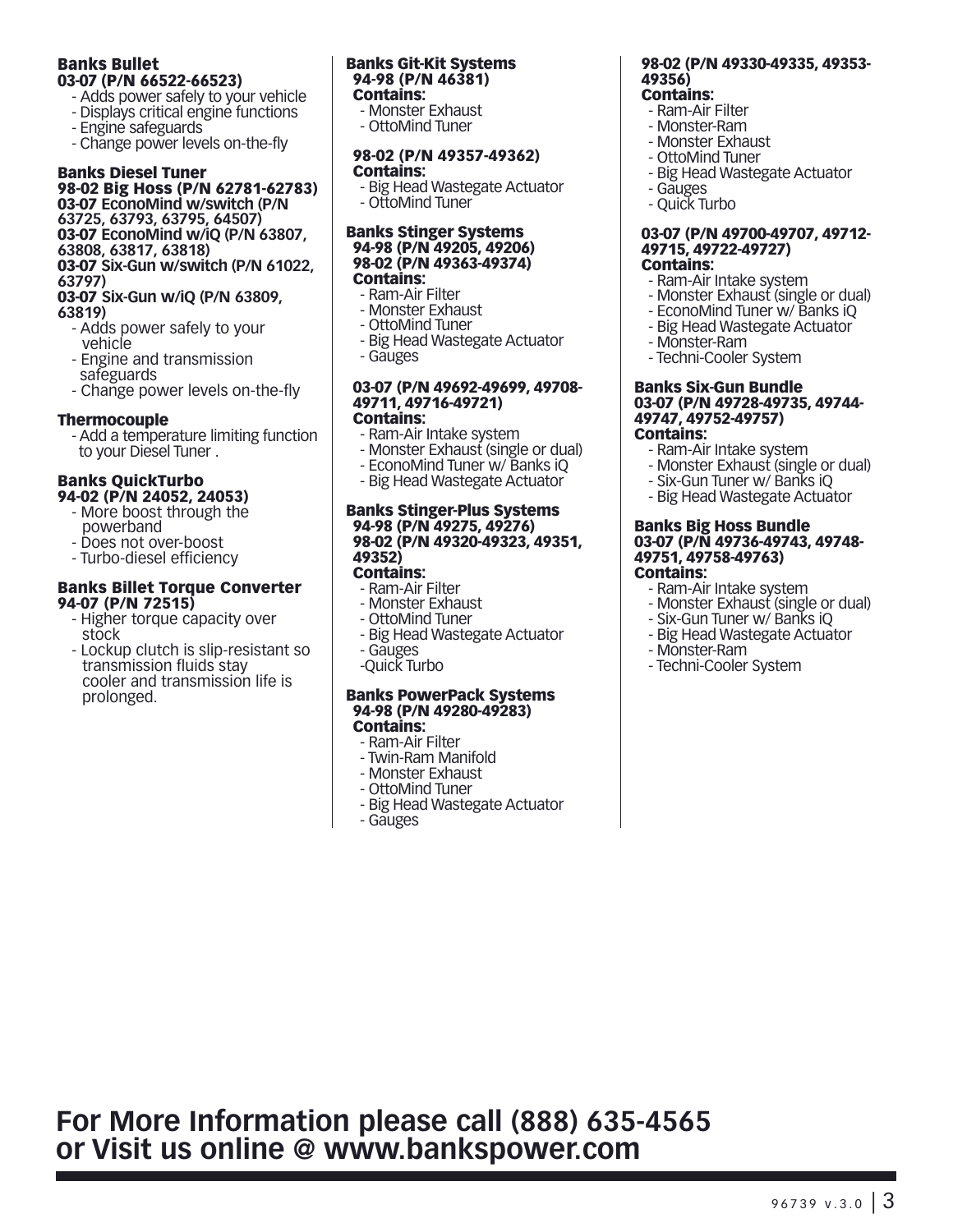# Dear Customer,

If you have any questions concerning the installation of your Banks Big Head Actuator, please call our Technical Service Hotline at (888) 839- 2700 between 7:00 am and 5:00 pm (PT). If you have any questions relating to shipping or billing, please contact our Customer Service Department at (888) 839-5600.

Thank you.

# GENERAL INSTALLATION PRACTICES

**1.** For ease of installation of your Banks system, familiarize yourself with the procedure by reading the entire manual before starting work.

2. Throughout this manual, the left side of the vehicle refers to the driver's side, and the right side to the passenger's side.

**3.** Disconnect the ground cable from the battery (or batteries, if there are two) before beginning work.

4. Route and tie wires and hoses a minimum of 6" away from exhaust heat, moving parts and sharp edges. Clearance of 8" or more is recommended where possible.

**5.** When raising the vehicle, support it on properly weightrated safety stands, ramps or a commercial hoist. Follow the manufacturer's safety precautions. Take care to balance the vehicle to prevent it from slipping or falling. When using ramps, be sure the front wheels are centered squarely on the topsides; put the transmission in park; set the hand brake; and place blocks behind the rear wheels. Caution! Do not use floor jacks to support the vehicle while working under it. Do not raise the vehicle onto concrete blocks, masonry or any other item not intended specifically for this use.

**6.** During installation, keep the work area clean. Do not allow anything to be dropped into intake, exhaust, or lubrication system components while performing the installation, as foreign objects will cause immediate turbocharger and/or engine damage upon start-up.

# Tools Required:

- 1⁄4" and 3⁄8" drive ratchets standard
- and metric sockets and<br> $\frac{1}{4}$  and  $\frac{3}{8}$ " drive extension
- Standard and metric combination end wrenches
- Small standard screwdriver • Standard or needlenose pliers
- Clean shop towels or rags

Highly recommended tools and supplies:

- Compressed air source and hose
- Air pressure regulator
- Inch-pound and foot-pound torque wrenches
- Penetrating oil or light lubricant spray
- Anti-seize compound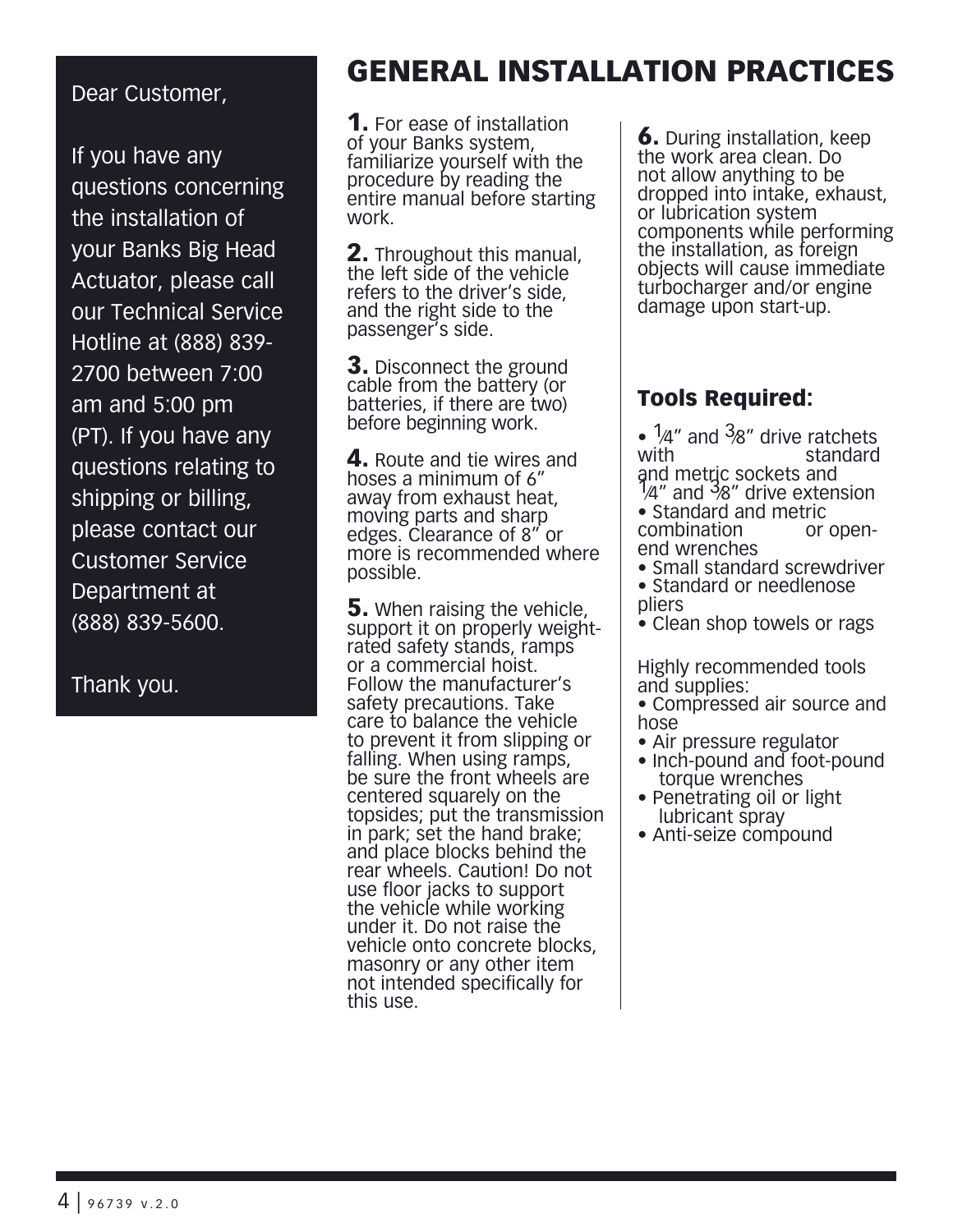# INSTALLATION INSTRUCTIONS

CAUTION: When working on the turbocharger system, take care that no foreign objects enter any of the turbocharger connections on the engine or the turbocharger. Foreign objects entering air, exhaust, or oil connections may cause major damage to the engine and/or turbocharger. Such damage is not covered under any warranty.

**1.** Loosen the clamps that attach the air inlet tube to the air filter housing and turbocharger. Remove the air inlet tube and air filter housing from the vehicle. Loosen the clamp holding the compressor outlet tube to the compressor outlet and slide the tube off of the turbocharger. This will allow easier access to the turbocharger and wastegate actuator.

**2.** Stuff clean shop towels into the compressor outlet and inlet hoses to prevent foreign objects from entering the pipes.

3. Disconnect the boost line attached to the nipple on the wastegate actuator. Discard the two (2) spring clamps and factory boost line, as they will not be reused.

For ease of installation, Gale Banks Engineering recommends removing the turbocharger from the vehicle prior to installing the Banks Big Head wastegate actuator. If installing the Banks Big Head actuator without removing the turbocharger, proceed to Step 8.

**4.** Remove the v-band clamp that attaches the turbine outlet elbow to the turbine housing. Retain the V-band clamp for reassembly.

**5.** Loosen the upper hose clamp on the turbocharger oil drain-tube hose that is located between the two sections of the oil drain tube. Disconnect the oil supply hose at the turbocharger.

**6.** Remove the turbocharger mounting nuts or bolts and the turbocharger from the exhaust manifold. Save the nuts for reassembly. Clean and inspect the exhaust flange mating surfaces on the exhaust manifold and turbocharger. Make sure all surfaces are clean and dry.

**7.** Cover the turbo oil drain pipe with a clean shop towel to avoid oil system contamination.

**8.** Using a small standard screwdriver or similar tool, carefully remove the e-clip securing the factory actuator rod link to the pin on the wastegate arm. Retain the e-clip for reassembly. A spare clip is provided with the kit in case the factory clip is damaged or lost - use of a magnet during removal may aid in retaining the factory clip.

**9.** Remove and discard the two (2) nuts holding the factory actuator to the turbocharger compressor housing or mounting bracket. Remove the actuator.

**10.** Install the BigHead actuator in place of the factory actuator using the two (2) supplied locknuts.

**11.** Turn the rod end link on the threads of the actuator rod until the end link will slip over the pin on the wastegate arm. Turn the rod end clockwise an additional six (6) full turns, such that it will shorten the rod and add preload to the wastegate.

**12.** Apply a regulated supply of air pressure to the nipple of the actuator (a standard Schraeder valve filler attachment can be used) until the rod extends enough to slip over the pin on the wastegate arm. Reinstall the E-clip on the pin. Tighten all bolts and nuts that remain loose.

If the Banks BigHead™ actuator was installed without removing the turbocharger, please proceed to Step 15.

# TURBOCHARGER INSTALLATION

CAUTION: Remove all the rags that are inside the compressor hoses before re-installing the turbocharger.

**13.** Re-install the turbocharger on the exhaust manifold. As the turbocharger is reinstalled, slip the oil drain tube into the drain hose. Apply a small dab of anti-seize compound on the threads and tighten the turbocharger mounting nuts or bolts to 32 ft-lbs. Tighten the oil drain hose clamp. Reconnect and tighten the turbo oil supply hose.

**14.** Re-install and tighten the v-band clamp that attaches the turbine outlet elbow to the turbine housing.